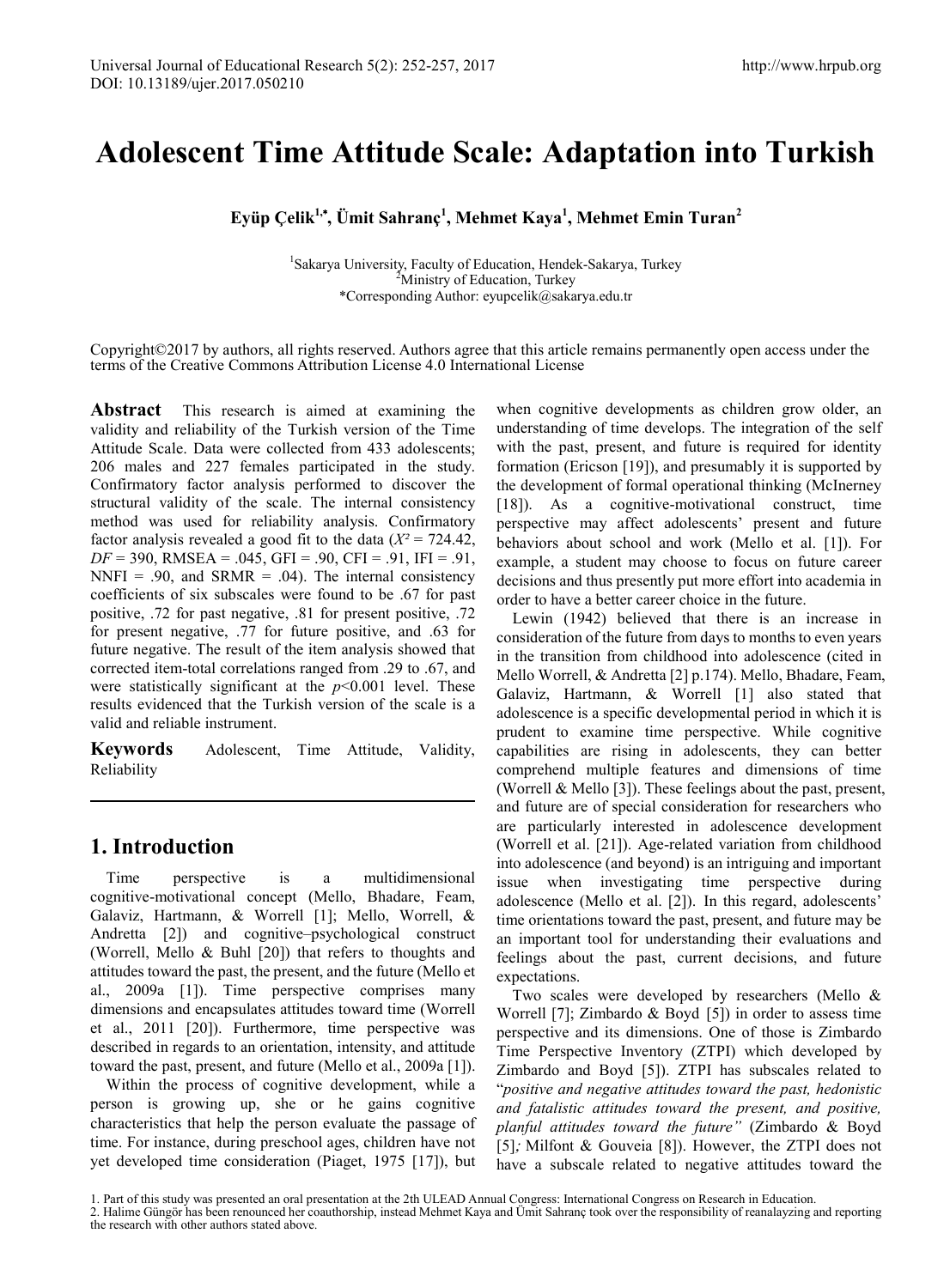future, which was addressed as a shortcoming for the Swedish sample (Carelli, Wiberg, & Wiberg, [6]). This shortcoming was eliminated in Mello and Worrell's [4] Adolescent Time Inventory (ATI). The ATI has six subscales and measures adolescents' thinking and feeling about the past, present, and future with both positive and negative aspects of all of the measurements.

ATI consists of several components, and each component may be used separately or in combination with one another (Mello  $&$  Worrell [7]; Mello et al. [1]):

- Time meaning: a person's definitions of the past, present, and future.
- Time frequency: the frequency of a person's thoughts being related to the past, present, and future.
- Time orientation: the emphasis that a person places on each time period.
- Time relation: the degree that a person comprehends the past, present, and future to be related.
- Time attitudes: positive and negative attitudes related to the past, present, and future.

Finally, Worrell et al. [20] developed the Adolescent Time Attitude Scale's (ATAS) in both English and German language versions. The ATAS comprises six subscales: *"Past Positive, Past Negative, Present Positive, Present Negative, Future Positive, and Future Negative time attitudes."* Yet a total score from all subscales is not available.

There are other adaptation studies in various countries related to the ATAS. Fit indices are given in Table 1 (Mello & Worrell [21]).

In Turkey, there is no instrument that assesses adolescents' time attitude. The items and related factors are stated in Figure 1. Therefore, the purpose of this research is to adapt the ATAS (Worrell et al. [20]) into Turkish and to examine the validity and reliability of the Turkish version.

# **2. Materials and Methods**

### **2.1. Participants**

The study group consisted of 433 eighth-grade students from schools of Sultangazi, Istanbul. Of these students, 206 were male and 227 were female. Voluntary participation was asked and anonymous data collection was guaranteed to the participants during the application of the scale in the face to face classroom setting.

### **2.2. Instrument**

### 2.2.1. Adolescent Time Attitude Scale

The scale (ATAS) was developed by Worrell et al. [20] in order to assess time attitude of adolescents. The measure consists of 30 items and includes 6 factors named as "*past positive, past negative, present positive, present negative, future positive, future negative.*" Each factor of scale has five items. It is a self-report measure of adolescents' time attitudes. Items are rated from 1 (strongly disagree) to 5 (strongly agree). In Table 2, factors and related items are presented.

| Fit Indices by Country | $X^2/df$ | $NNF$ $> 90$ | CFI>90 | SRMR < 08 | RMSEA < 05 | 95% C.I.   |
|------------------------|----------|--------------|--------|-----------|------------|------------|
| US <sub>1</sub>        | 1.40     | .937         | .944   | .059      | .037       | .029, .044 |
| US <sub>2</sub>        | 1.75     | .959         | .963   | .045      | .032       | .028, .036 |
| US3                    | 2.83     | .946         | .952   | .038      | .041       | .038, .044 |
| Germany                | 1.34     | .960         | .965   | .050      | .033       | .025, .040 |
| New Zealand            | 1.97     | .950         | .955   | .045      | .041       | .037, .045 |
| Iran                   | 3.23     | .926         | .935   | .061      | .043       | .40, .046  |
| China                  | 1.46     | .902         | .912   | .065      | .042       | .034, .049 |
| Northern Ireland       | 2.86     | .938         | .944   | .038      | .034       | .032, .037 |
| Scotland               | 2.07     | .927         | .935   | .044      | .036       | .033, .040 |
| Nigeria ("28 items")   | 1.32     | .895         | .907   | .074      | .040       | .029. .050 |
| Albania ("28 items")   | 1.49     | .944         | .951   | .050      | .045       | .036, .053 |
| Italy ("28 items")     | 1.42     | .911         | .921   | .054      | .037       | .029, .044 |

**Table 1.** *Fit Indices by Country*

Reprinted with permission from Mello & Worrell, 2016, p.3

**Table 2.** *Adolescent Time Attitude Scale Factors and Related Items*

| <b>DCTN</b> | <b>DOTT</b> | PRN | <b>DDD</b><br>n | -- | <b>TID</b> |
|-------------|-------------|-----|-----------------|----|------------|
|             |             |     |                 |    |            |
| . .         |             |     |                 |    |            |
|             |             | 20  |                 |    |            |
| 1 L         | ~−          | رے  |                 | -- |            |
| ~~          |             | 20  |                 |    |            |

PSTN: Past Negative; PSTP: Past Positive

PRN: Present Negative; PRP: Present Positive

FN: Future Negative; FP: Future Positive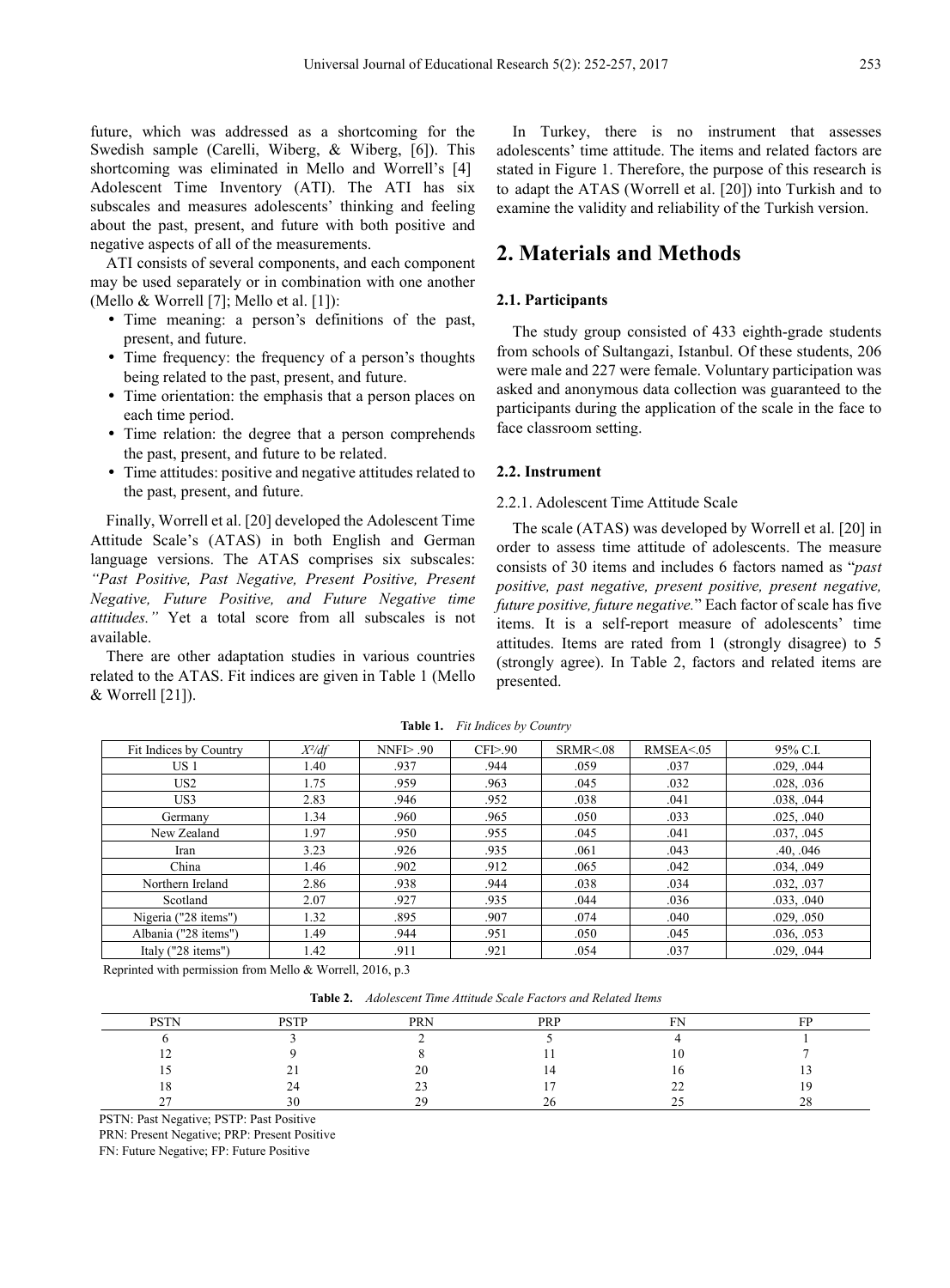### **2.3. Data Analysis**

The authors of the paper describing the psychometric properties of the Time Attitude Scale were asked for permission to adapt the ATAS into Turkish. The translation process was done by three expert translators, firstly into Turkish and then a back-translation into English again to check for consistency. As in a scale adaptation process, confirmatory factor analysis (CFA) was performed for structural validity. The internal consistency coefficient  $(\alpha)$ was used to determine the reliability level of the scale. For item analysis, corrected item-total correlation was

performed.

# **3. Findings**

### **3.1. Structural Validity**

The CFA was used for the structural validity of the scale, whether the adapted Turkish version and the original scale held the same factors of the ATAS that were reported by Worrell et al. [20].



**Figure 1.** Path diagram and factor loadings related to the Time Attitude Scale (PSTN= Past Negative, PSTP= Past Positive, PRN= Present Negative, PRP= Present Positive, FN= Future Negative, FP= Future Positive)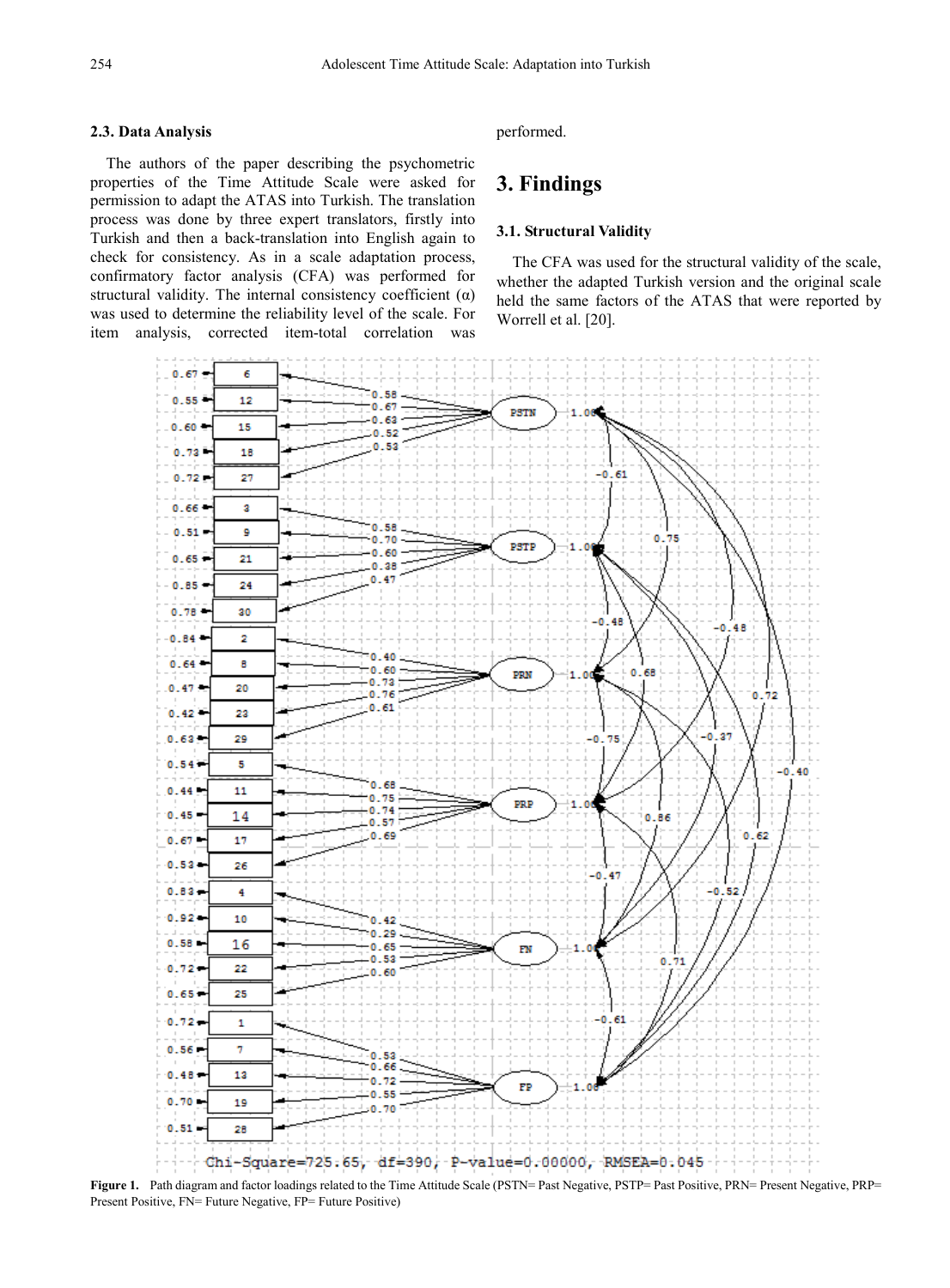According to the result of CFA analysis, the model's chi-square values were acceptable (*X²*= 724.42, *DF*= 390,  $p = 0.0000$ . Furthermore, accordance index values were RMSEA =  $.045$ , GFI =  $.90$ , CFI =  $.91$ , IFI =  $.91$ , AGFI =  $.88$ , and  $SRMR = .04$ . All structural paths were statistically significant at the 0.05 level and are represented in Figure 1. The fit indices of model were evaluated considering the criteria stated by Scheele-Engel, Moosbrugger, and Müller [9]. According to Schermelleh-Engel et al. [9], the reasonable fit indices were shown in Table 3.

**Table 3.** The Reasonable Fit Indices

| Index        | Acceptable Value                 |
|--------------|----------------------------------|
| DF           | $0 \leq X^2/DF \leq 3$ (X2/DF)   |
| p            | $0.01 \le p \le 1.00$            |
| <b>RMSEA</b> | $0$ < RMSEA < $08$               |
| AGFI         | $0.85 <$ AGFI $<$ 1.00           |
| <b>NFI</b>   | $0.90<$ NFI $\leq 1.00$          |
| <b>NNFI</b>  | $0.95<$ NNFI $<$ 1.00            |
| <b>CFI</b>   | 0.95 < CF < 1.00                 |
| GFI          | 90 <gfi<1.00< td=""></gfi<1.00<> |
| <b>SRMR</b>  | $0 <$ SRMR $< 0.10$              |
|              |                                  |

However, some of the results should be discussed depending on explanations of Schermelleh-Engel et al. [9]. The values were *X<sup>2</sup>/DF* (725.65 / 390 = 1.86  $\leq$  3), the RMSEA (.045 ≤0.08), the AGFI (0.85 ≤ .88 ≤ 1.00), the GFI (.90≤.90≤1.00), the IFI (0.90≤.91≤1.00, and the SRMR (0≤.04≤0.10) as required. Besides these appropriate results as advised by Schermelleh-Engel et al. [9], the results of the comparative fit index (CFI) were outside of the suggested values. This model was evaluated according to the chi-squared because the *p* value is affected by the size of the sample. Furthermore, the CFI value was .91 which was not in the recommended range  $(0.95 \leq CFI \leq 1.00)$  according to Schermelleh-Engel at al. [9]. However, according to Hu and Bentler [10], a CFI value of .90 or larger is usually accepted as a sufficient model fit.

Although there are several opinions, Kline [11] suggested that the chi-squared test, the RMSEA, the CFI, and the SRMR values are the common consideration for model fit. Taking all these explanations and recommendations into account, the results revealed that this model has acceptable fit indices.

#### **3.3. Reliability**

Cronbach's (1951) alpha coefficient  $(\alpha)$  was calculated for each of the six subscales. Their internal consistency coefficients ( $\alpha$ ) were found to be .77 for positive future; .63 for negative future; .81 for positive present; .72 for negative present; .67 for positive past; and .72 for negative past. In summary, values ranged from .63 to .77, and were statistically significant at the *p*<0.001 level. Flynn, Schroeder, & Sakakibara [12] stated that an internal consistency coefficient of .60 and above was accepted as a sufficient reliability level for a scale.

#### **3.4. Item Analysis**

Corrected item-test correlations were used for item analysis. The findings of the item analysis are shown in Table 4.

**Table 4.** *Corrected Item-total Correlations*

| Items          | $r_{jx}$ |
|----------------|----------|
| $\mathbf{1}$ . | .47      |
| 2.             | .36      |
| 3.             | .46      |
| 4.             | .34      |
| 5.             | .58      |
| 6.             | .46      |
| 7.             | $.57\,$  |
| 8.             | $.51$    |
| 9.             | .50      |
| 10.            | .29      |
| 11.            | .66      |
| 12.            | .55      |
| 13.            | .58      |
| 14.            | .67      |
| 15.            | .52      |
| 16.            | .41      |
| 17.            | .51      |
| 18.            | .43      |
| 19.            | .48      |
| 20.            | .58      |
| 21.            | .43      |
| 22.            | .44      |
| 23.            | .59      |
| 24.            | .35      |
| 25.            | .43      |
| 26.            | .61      |
| 27.            | .44      |
| 28.            | .62      |
| 29.            | .49      |
| 30.            | .40      |

Item analyses were statistically significant at the level of *p*<0.001, and corrected item-total correlations were ranged from .29 to .67 in the present study.

### **4. Discussion and Results**

The purpose of the present study was to adapt the adolescent time attitude scale into Turkish and to examine the psychometric properties of the scale. According to the results of the CFA, the model provided a good fit to the data and the original and adapted factor structures were similar. In order to determine the reliability of the scale, an internal consistency coefficient  $(\alpha)$  calculation was implemented. For the item analysis, the corrected item-total correlation was applied. The results of these analyses revealed significant evidence that the scale is a reliable instrument. Tezbaşaran [13] suggested that the minimum reliability level for a measurement tool is .70. Furthermore, Flynn et al. [12] stated that an internal consistency coefficient  $(\alpha)$  of .60 and above was accepted as a sufficient reliability level for a scale.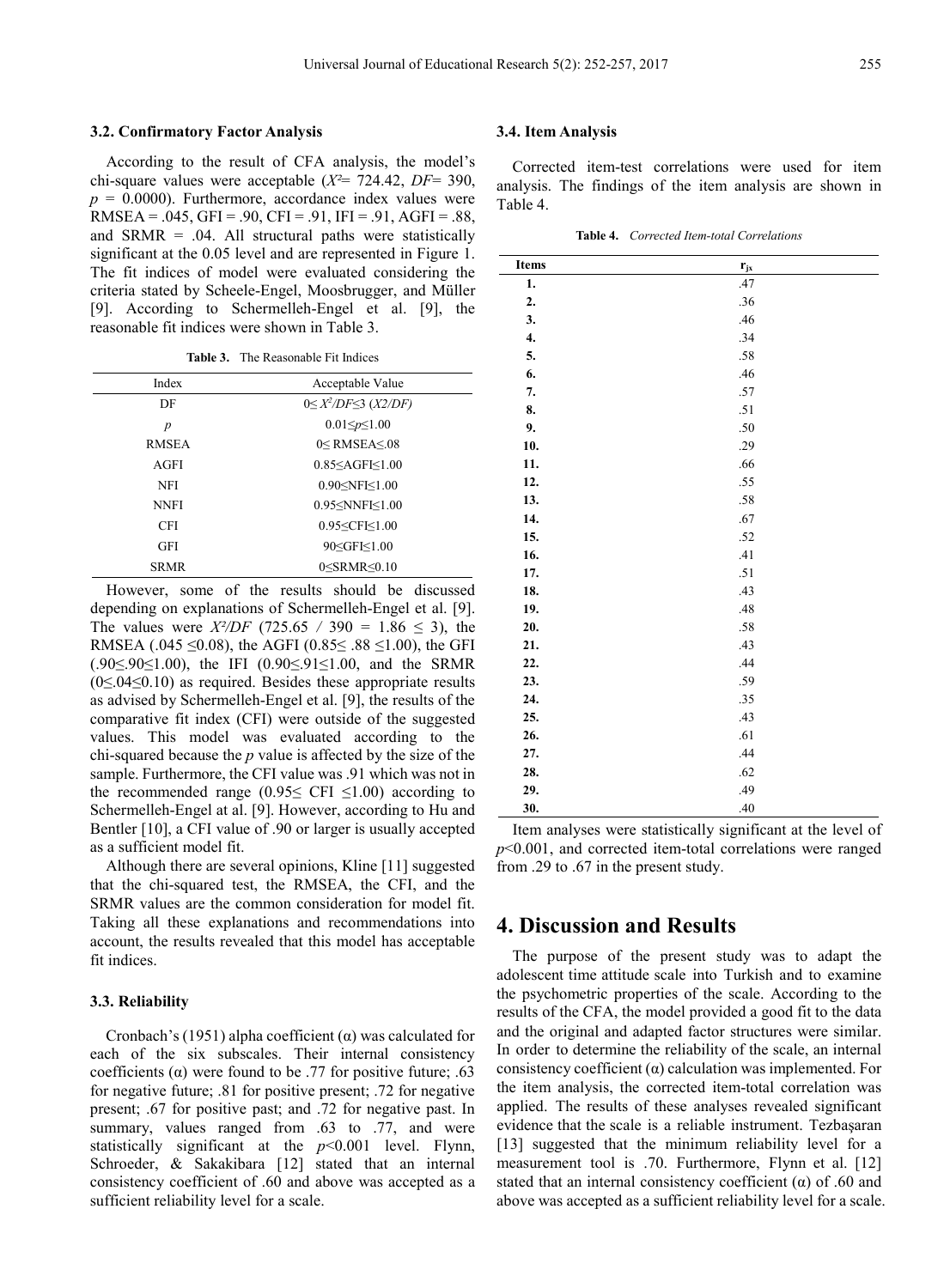In item analysis, corrected item total correlations values are usually suggested above .30 (Büyüköztürk, [14]). However, Özdamar [23] stated that corrected item total correlation values should be higher than .25, even though it is not a definite rule. In this study, one of the item's value (item 10) is below .30 (.29), but it is appropriate for the explanations of Özdamar [23]. In this regard, it can be suggested that the present scale has a high enough reliability level. In terms of validity, Büyüköztürk [14] suggested that .30 and higher loadings of items have enough values to differentiate items on any assessed variable. As a result, the ATAS has satisfactory item total correlations. All of the findings related to the reliability and validity analysis support the Turkish form of the ATAS as being a reliable and valid instrument.

A CFA was applied to confirm the six-factor structure of the Turkish form of the ATAS, and the structure of the Turkish form of the ATAS was confirmed to be in the original ATAS form. According to the result of the analysis, the model's accordance indexes and chi-square value were acceptable. All structural paths were statistically significant at the 0.05 level as presented in Section 3.2.

The results also revealed that there were some relations between subscales of the ATAS. For instance, there were positive relationships between positive time attitude perceptions, regardless of the time perspective (past, present, or future). The same result, positive relationships, were also found between negative time attitude perceptions. Conversely, between positive and negative time perspectives, there were negative relations regardless of the time perspective, as predicted. In other words, if the time attitude of the adolescents related to the past is negative, the present and the future time attitude is also negative because of the positive correlation among them. The same case was valid for the positive time attitudes.

It can be said that if memories of the past were negatively evaluated by the adolescent, then it follows that the evaluations of the present and expectations about the future would also be evaluated negatively. Further, if the present is perceived negatively, the future expectations would be negative, or vice versa for positive evaluations. These findings are also supported by the process of therapeutic relationships and psychopathological symptoms, which are generally rooted in past or present traumatic life events (D'Andrea, Sharma, Zelechoski, & Spinazzola [15]; Anda et al. [16]). This correlation is indicative of the aim of psychotherapies to encourage patients to accept or positively reconstruct (cognitively or emotionally) traumatic events from the past and the present. According to Roediger [22], past life experiences, including personal traumas can unconsciously penetrate into present life events and related experiences. As a result, the present is shaped by past events and experiences. During the psychotherapy process, even though the past cannot be changed, the cognitive and emotional content of the individual's experiences can be reconstructed, so that the present and the future attitudes of the individual can be more positive.

This study has some limitations. At first glance, the data

was collected only from students aged 13-15 years. In terms of generalization, this means that the Turkish adaptation scale is better to use for adolescents of this age group. In this study, data about the social and economic statuses and different parental attitude styles were not gathered from the participants. Thus, further research should study a group of adolescents who come from different social and economic backgrounds, have grown up under different conditions, have various family attitudes, and have an extended range of ages. In Turkish, a parallel or opposite scale could not be found, so further studies that will use the adolescent time attitude scale and examine the concurrent validity and test-retest reliability are important for the scale's psychometric strength.

### **Appendix**

**Turkish Form of the Time Attitude Scale**

| $\mathbf{1}$   | Geleceğimi dört gözle bekliyorum.                                            |
|----------------|------------------------------------------------------------------------------|
| $\overline{c}$ | Şuan yaşamımdan memnun değilim.                                              |
| 3              | Çocukluğumda yaşamış olduğum çok mutlu anılarım var.                         |
| $\overline{4}$ | Kendi kendime bir şey yapabileceğim konusunda şüpheliyim.                    |
| 5              | Su an ki yaşamımda mutluyum.                                                 |
| 6              | Geçmiş yaşantımı unutmak isterdim.                                           |
| 7              | Geleceğim beni mutlu ediyor.                                                 |
| 8              | Su anki durumumla ilgili olumsuz duygularım var.                             |
| 9              | Büyürken güzel anılarım oldu.                                                |
| 10             | Büyüyünce daha önemli bir insan olacağımı düşünmüyorum.                      |
| 11             | Bugünkü durumumdan memnunum.                                                 |
| 12             | Geçmiş halimden memnun değilim.                                              |
| 13             | Geleceğim beni gülümsetiyor.                                                 |
| 14             | Mevcut halimden memnunum.                                                    |
| 15             | Geçmişim beni üzüyor.                                                        |
| 16             | Geleceğim hakkındaki düşünceler beni üzüyor.                                 |
| 17             | Genel olarak, simdiki yaptığım seyden memnunum.                              |
| 18             | Bu geçmişe sahip olmamayı dilerdim.                                          |
| 19             | Geleceğimle ilgili heyecan duyuyorum.                                        |
| 20             | Şimdiki halimden memnun değilim.                                             |
| 21             | Geçmişimle ilgili mutluluk verici düşüncelere sahibim.                       |
| 22             | Geleceğim hakkında düşünmekten hoşlanmıyorum.                                |
| 23             | Şimdiki yaşamımda mutlu değilim.                                             |
| 24             | Geçmiş yaşamımla ilgili düşünmekten hoşlanırım çünkü o<br>zamanlar mutluydum |
| 25             | İleriyi düşünmek anlamsızdır.                                                |
| 26             | Genel olarak, şimdiki yaşamımda mutluyum.                                    |
| 27             | Geçmişim hakkında hoş olmayan düşüncelerim var.                              |
| 28             | Geleceğim hakkında düşünmek beni heyecanlandırır.                            |
| 29             | Şimdiki yaşamım beni endişelendirir.                                         |
| 30             | Geçmişim tamamen mutlu anılarla doludur.                                     |

# **REFERENCES**

[1] Mello, Z. R., Bhadare, D., Feam, E. J., Galaviz, M. M., Hartmann, E. S., & Worrell, F. C. (2009a). The window, the river, and the novel: examining adolescents' conceptions of the past, the present, and the future. *Adolescence, 44,* 175, *539-556.*